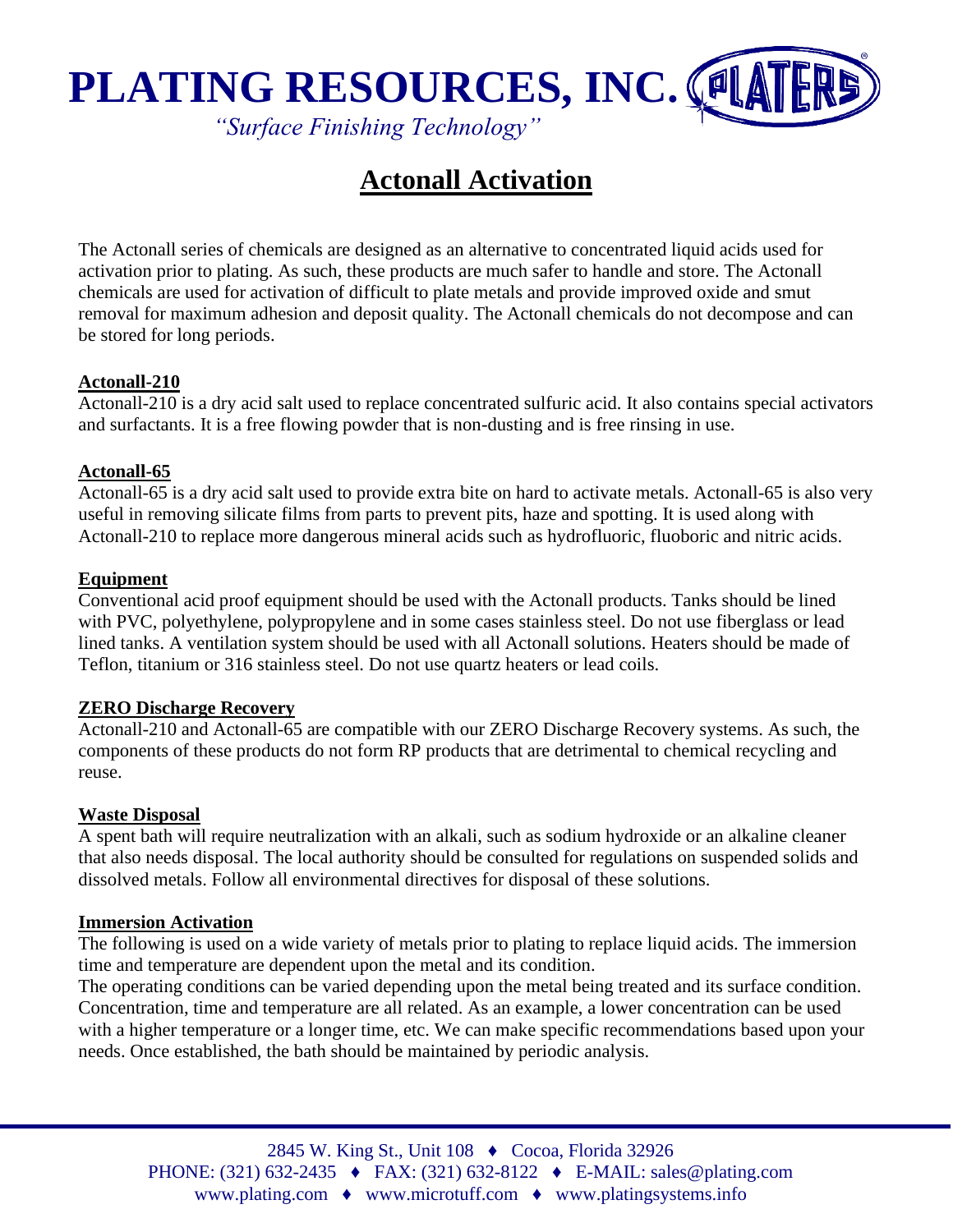**Times and temperatures are shown only where these are critical in the tables below, otherwise use these numbers.** A temperature of 140 F. is selected for typical applications as this provides relatively short dip times and sufficient evaporation so that Zero Discharge Recovery can be used without the need for an evaporator.

| <b>General Conditions</b> |                                           |                              |
|---------------------------|-------------------------------------------|------------------------------|
| <u>Item</u>               | Optimum                                   | <u>Range</u>                 |
| Temperature               | $140 \mathrm{F}$ (unless otherwise shown) | $70-160$ F.                  |
| Time                      | 2-5 minutes, typical                      | 10 seconds-10 minutes.       |
| Agitation                 | Air agitation recommended.                | Air, pumping or mechanical   |
| Filtration                | Yes, for best quality                     | Not needed in all operations |

#### **Following are specific recommendations for various applications:**

| <b>Nickel Activation Prior To Chrome Plating</b> |               |               |
|--------------------------------------------------|---------------|---------------|
| Item                                             | Optimum       | Range         |
| Actonall-210                                     | 12 oz./gallon | $10-20$       |
| Temperature                                      | 110 F.        | 80-140 F.     |
| Dip Time                                         | 60 seconds.   | 20-90 seconds |

**The above is much better than a chromic acid pre-dip to remove absorbed nickel brighteners that cause white patches in chrome deposits and inhibit coverage. See below for severe cases see Electrolytic Activation** 

| <b>Steel Alloys – Light Oxide</b> |                                                                                |          |                                   | <b>Steel Alloys – Heavy Oxide or Scale</b>                                |              |
|-----------------------------------|--------------------------------------------------------------------------------|----------|-----------------------------------|---------------------------------------------------------------------------|--------------|
| Item                              | Optimum                                                                        | Range    | Item                              | Optimum                                                                   | <u>Range</u> |
| Actonall-210                      | 12 oz./gallon                                                                  | $4 - 32$ | Actonall-210                      | 12 oz./gallon                                                             | $4 - 32$     |
|                                   |                                                                                |          | Actonall-65                       | $2.5 \text{ oz./gallon}$                                                  | $1 - 4$      |
| <b>Leaded Steel Alloys</b>        |                                                                                |          | <b>Cast Iron</b> (removes silica) |                                                                           |              |
| Item                              | Optimum                                                                        | Range    | Item                              | Optimum                                                                   | Range        |
|                                   | Actonall-210 $12 \text{ oz./gallon}$ 10 - 14                                   |          |                                   | Actonall-210 $12 \text{ oz./gallon}$                                      | $8 - 16$     |
| Actonall-65                       | 4 oz./gal.                                                                     | $3 - 5$  | Actonall-65                       | $6 \text{ oz./gallon}$                                                    | $2 - 10$     |
| <b>Aluminum</b>                   |                                                                                |          |                                   | Copper & Brass – scale removal                                            |              |
| Item                              | Optimum                                                                        | Range    | Item                              | Optimum                                                                   | Range        |
|                                   | Actonall-210 $24$ oz./gallon $16 - 32$                                         |          |                                   | $\text{Actual-}210$ 10 oz./gallon                                         | $8 - 16$     |
| Actonall-65                       | $7 \text{ oz./gallon}$ 2 - 12                                                  |          |                                   | Actonall-65 $\qquad$ 2 oz./gallon                                         | $1 - 3$      |
|                                   | Note: Activates difficult to plate aluminum.                                   |          |                                   | <b>Note: Reduce or eliminate the</b><br>Actonall-65 if there is no scale. |              |
|                                   | Carbide, Tungsten carbide, FerroTic,<br><b>Stellite and Nitrided surfaces.</b> |          | <b>Magnesium</b>                  |                                                                           |              |

Item Optimum Range Actonall-210  $12$  oz./gallon  $4 - 32$ 

Actonall-65 3 oz./gallon  $2-5$ <br>Time 1.5 minutes  $1-2$ 

 $Time \t1.5 minutes$ 

| Stemit and Intrinct surfaces.           |                |                  |  |
|-----------------------------------------|----------------|------------------|--|
| Item                                    | Optimum        | Range            |  |
| Actonall-210                            | 16 oz./gallon  | $12 - 24$        |  |
| Actonall-65                             | $1.5$ oz./gal. | $1 - 2$ oz./gal. |  |
| Temperature                             | 80 F.          | $70 - 90$ F.     |  |
| Note: Some may need vapor or glass bead |                |                  |  |
| blasting first.                         |                |                  |  |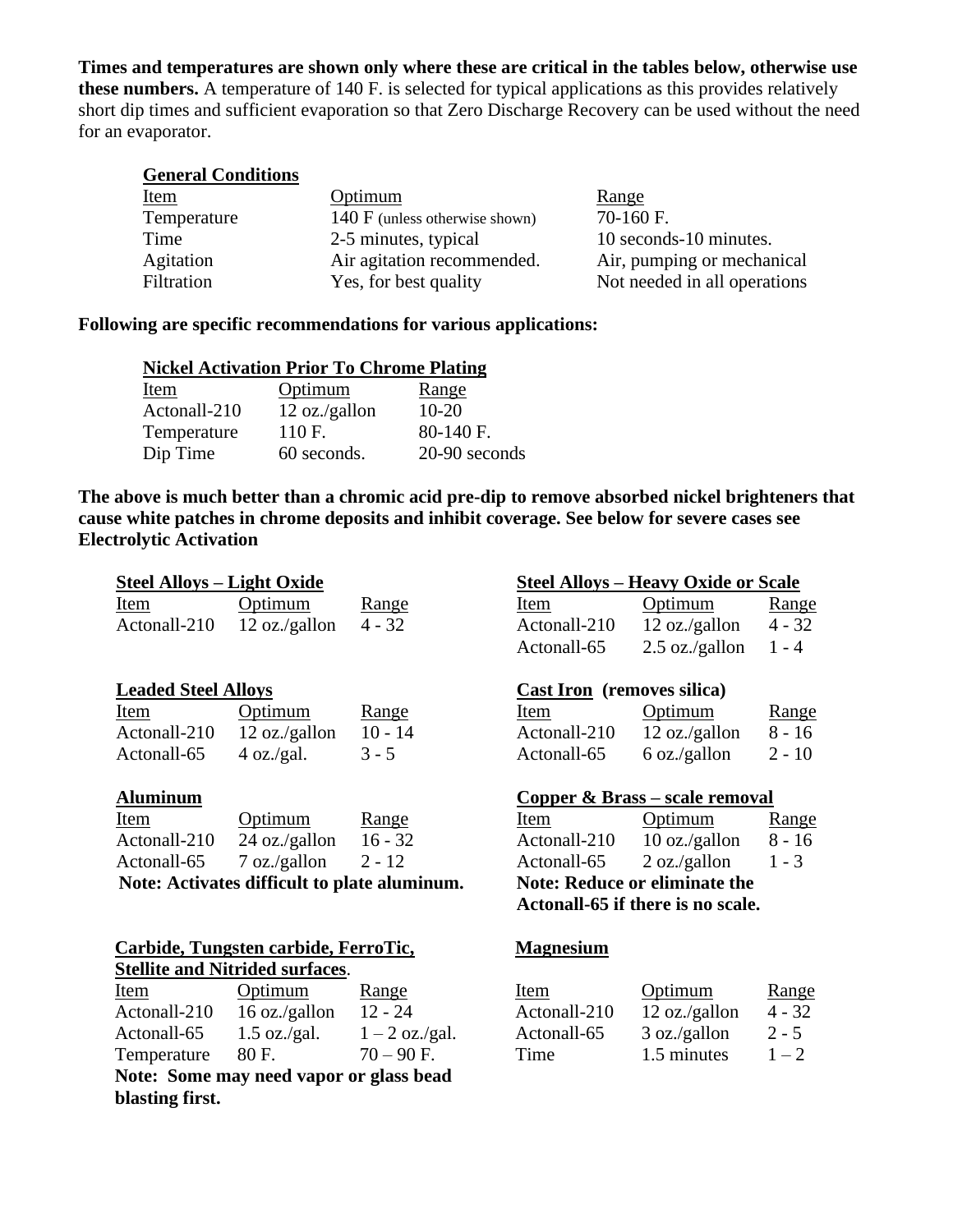| <b>Titanium</b> |               |                 |
|-----------------|---------------|-----------------|
| Item            | Optimum       | Range           |
| Actonall-210    | 16 oz./gallon | $12 - 20$       |
| Actonall-65     | 3 oz./gallon  | $2 - 5$         |
| Temperature     | 80 F.         | $70 - 90$ F.    |
| Time            | 1.5 minutes   | $1 - 2$ minutes |

# **<u>Stainless Steel, #200, 300 & 400 series</u>** Item Optimum Range Actonall-210  $18 \text{ oz./gallon}$   $12 - 24$ <br>Actonall-65  $8 \text{ oz./gal.}$   $4 - 12$

Actonall-65 8 oz./gal.  $4 - 12$ 

### **Electrolytic Activation**

The following is used to remove stubborn scale. Carbon anodes are preferred, but CP lead anodes can also be used, but only for cathodic (direct) current. Do not use lead anodes for either anodic (reverse) or periodic reverse current. Otherwise, either anodic, cathodic or periodic reverse current can be used depending upon the situation and the metal being processed.

| General Conditions (time is as required) |                               |                                |
|------------------------------------------|-------------------------------|--------------------------------|
| <u>Item</u>                              | Optimum                       | <u>Range</u>                   |
| Actonall-210                             | 16 oz./gallon                 | $8 - 32$                       |
| Temperature                              | $90F$ .                       | $70 - 110$ F.                  |
| Electrode ratio                          | 2:1 (anode: cathode)          |                                |
| Anodes                                   | Carbon or CP lead (see above) |                                |
| Current density                          | 0.5 ASI (72 ASF)              | $0.3 - 0.7$ ASI $(50-100$ ASF) |
|                                          |                               |                                |

# **Following are specific recommendations for various applications:**

| <b>Nickel Activation Prior To Chrome Plating (for severe cases)</b> |                |                    |
|---------------------------------------------------------------------|----------------|--------------------|
| <b>Item</b>                                                         | <u>Optimum</u> | Range              |
| Actonall-210                                                        | 16 oz./gallon  | $8 - 24$ oz./gal.  |
| Temperature                                                         | 110 F.         | $80 - 140$ F.      |
| Dip Time                                                            | 60 seconds.    | $30 - 120$ seconds |
| Anodes                                                              | Carbon only    |                    |
| Current density                                                     | 40             | $10 - 60$ ASF      |

| Item                     | Optimum                                                 | Range                          |
|--------------------------|---------------------------------------------------------|--------------------------------|
| Actonall-210             | 16 oz./gallon                                           | $12 - 24$                      |
| Actonall-65              | 2 oz./gal.                                              | $1 - 4$                        |
| Temperature              | 80 F.                                                   | $70 - 90$ F.                   |
| Electrode ratio          | 2:1 (anode: cathode)                                    |                                |
| Anodes                   | Carbon only                                             |                                |
| <b>Current Direction</b> | Parts are cathodic only                                 |                                |
| Current density          | 0.5 ASI (72 ASF)                                        | $0.3 - 0.7$ ASI $(50-100$ ASF) |
| Time                     | 1 minute                                                | $1/2 - 2$ minutes              |
|                          | Note: Can also be done by immersion only in some cases. |                                |

| High Strength Steels (sliver removal & polishing) |  |  |
|---------------------------------------------------|--|--|
|---------------------------------------------------|--|--|

| Item                     | Optimum              | Range         |
|--------------------------|----------------------|---------------|
| Actonall-210             | 16 oz./gallon        | $12 - 20$     |
| Temperature              | 90 F.                | $70 - 110$ F. |
| <b>Current Direction</b> | Parts are anodic     |               |
| Electrode ratio          | 2:1 (anode: cathode) |               |